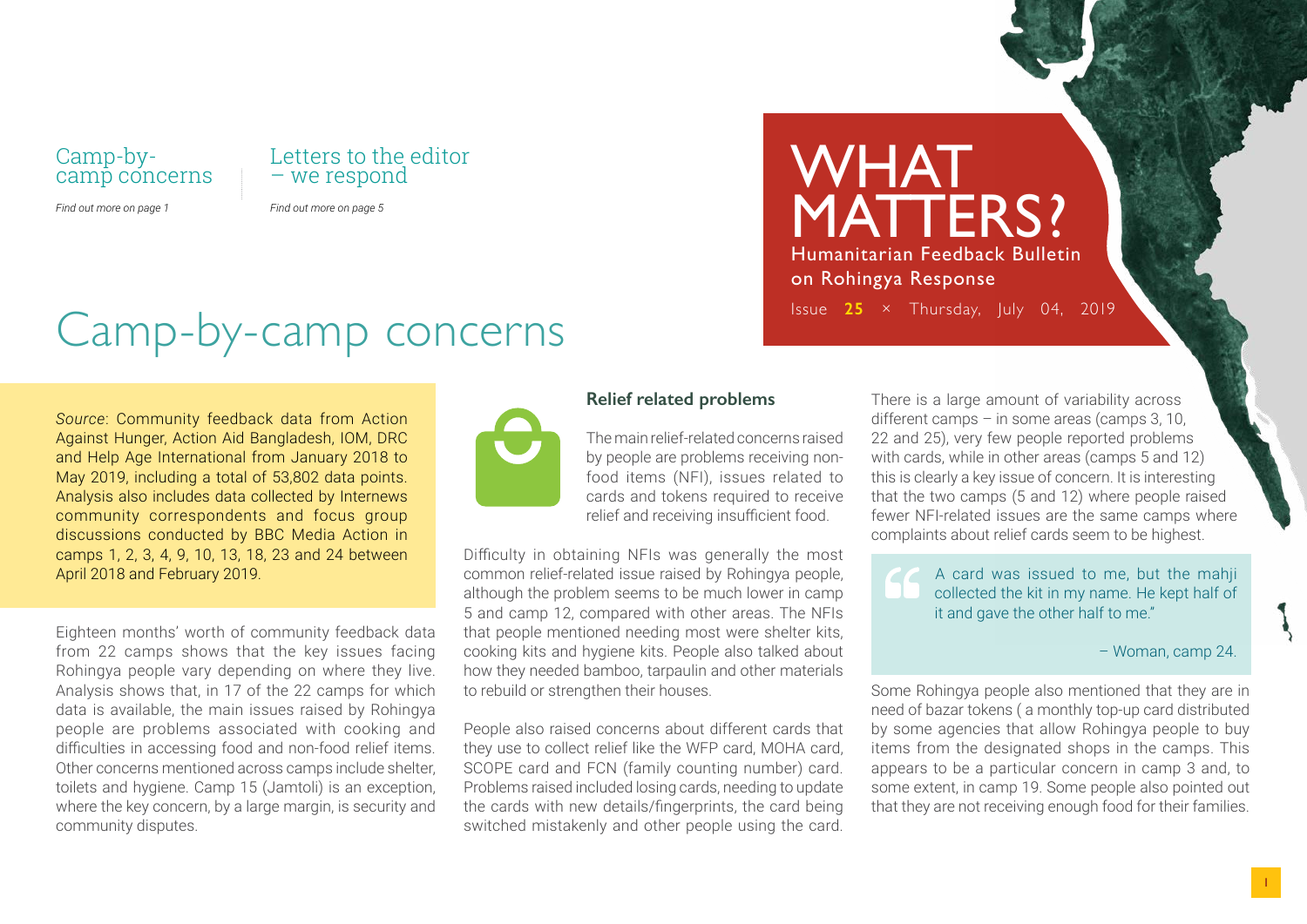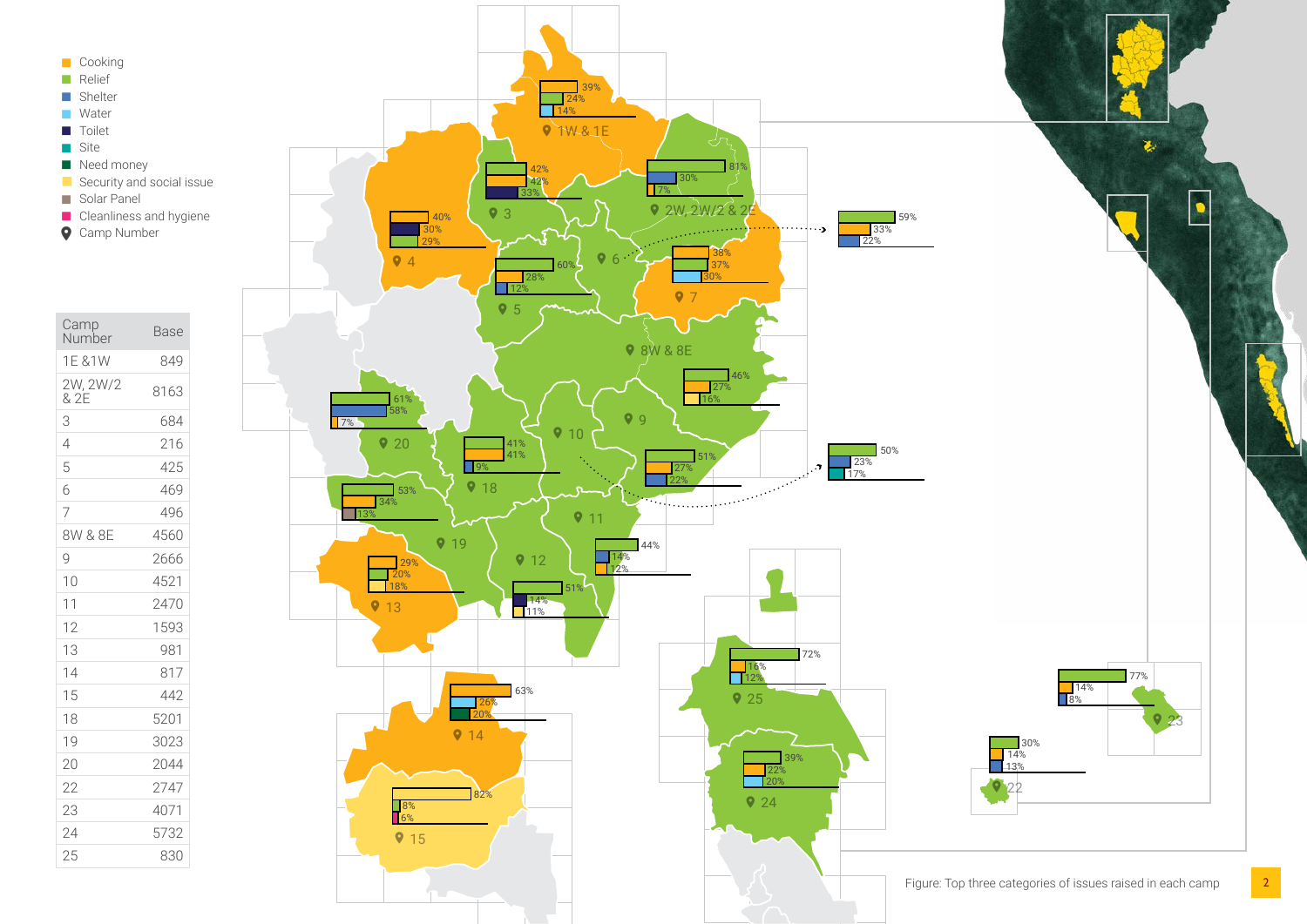Earlier this year, in focus group discussions, people mentioned that some families believe they are receiving insufficient food and perceive that the current system does not fairly reflect the number and age of family members. There was mention that a family of three receives half as much food as a family of four and that families with small children receive the same amount of food as a family of adults. Recent data shows that this issue is still a concern for a small number of people, particularly in camp 22.

#### **Cooking related problem**



Concerns related to cooking, particularly challenges collecting firewood, have been a priority for the Rohingya community since arriving in the camps.

In camps where cooking related issues are the biggest concern, people say that they do not have enough firewood, gas or rice husk to use as fuel. There is also feedback about need for gas stoves, although this varies by geography  $-$  in camp 7, where coverage of LPG distribution at household level by UNHCR and BDRCS is 96%-100%, feedback asking for gas stoves is very low, whereas it is much higher in camps 1 and 4.

Earlier community feedback (April 2018 to February 2019), has shown that people feel they are unable to collect firewood from nearby forests and are not getting enough firewood as relief. As a result, it is challenging to prepare food.

Rohingya families also mentioned that they need to buy firewood to supplement distributions. To avoid high prices, male family members travel far from the camp to areas where they pay a lower rate or exchange rice received as relief with the host community. Selling or



Figure: Distribution of relief related problems raised in community feedback in different camps



Figure: Distribution of cooking related problems raised in community feedback in different camps

bartering relief products such as lentils and oil to get firewood is also a common occurrence.

Sometimes, families use paper, plastic, rags and sacks as cooking fuel. The smoke created from burning plastic, rags and dry leaves causes breathing problems, as there are no windows in their shelters for the smoke to escape.

People also reported conflict with host community while collecting firewood. Collecting firewood is also highly discouraged by the Bangladesh government for environmental reasons, and refugees say that officials from the government's forest department will seize cutting tools and firewood if they are caught. To avoid these kinds of situations, people report usually traveling in groups.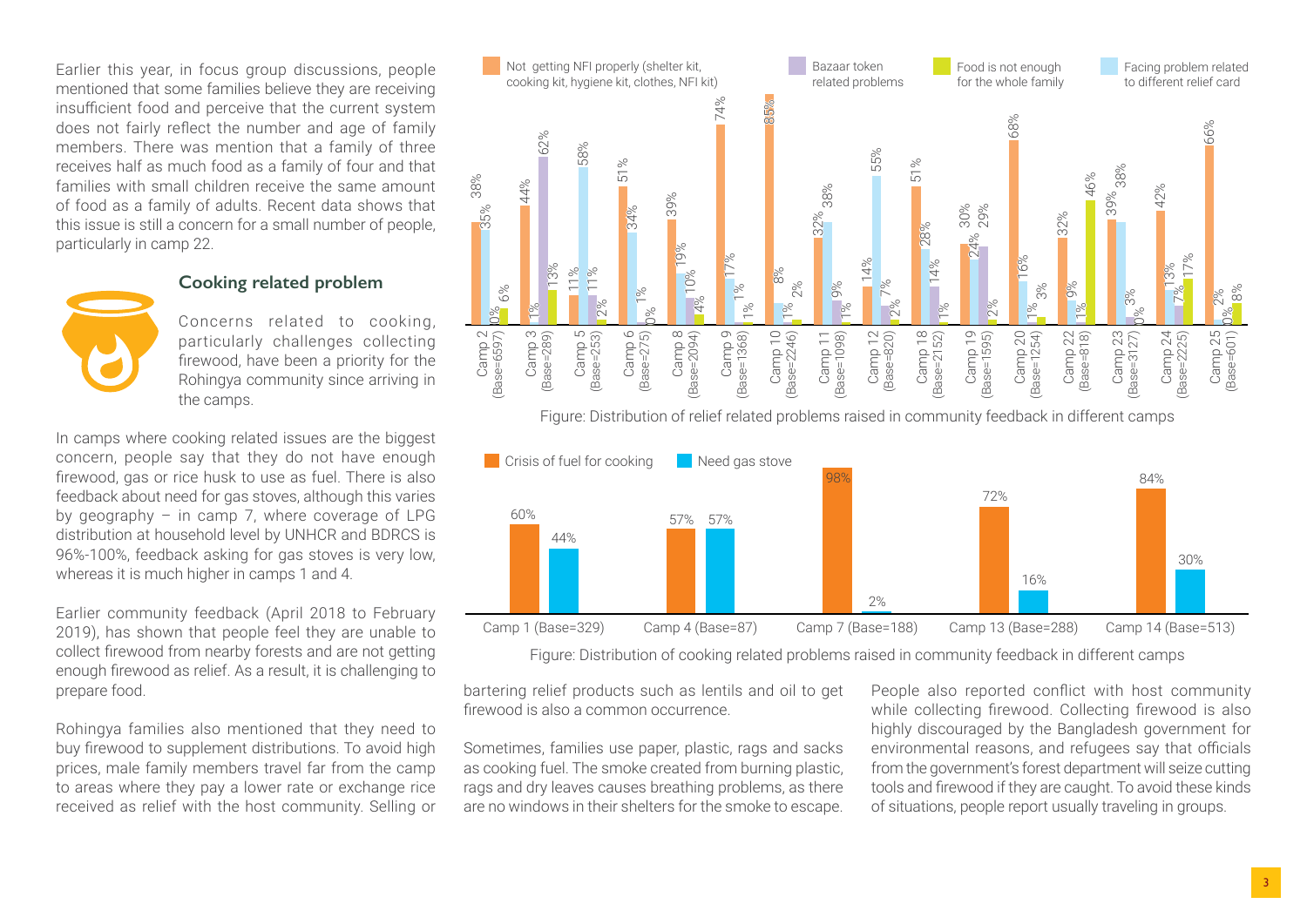#### **Other concerns**

Concerns raised that related to **security and social issues** mostly concerned disputes within the family about taking care of older people; disputes among community people over using toilets, collecting water and disposing of waste in open spaces; disputes with mahjis; and violence against women.

**Shelter** related problem raised in feedback tend to be about the need for bigger shelters or more rooms; rain water leaking into houses; water-logging in front of the shelter; the need for assistance with repairing or replacing shelters; the need for a new shelter identification number; and the need to relocate a shelter.

We are concerned about the small size of our houses. When we were provided with a house, a family of seven was given the same size small house as a family of three."

– Man, 55, camp 2E

Shortage of **water** is also a concern raised in feedback. This is related to both water for drinking and other uses. Some community members said that, even though they have requested tube wells from both mahjis and NGOs, action has not been taken. An additional issue that some individuals shared was that community members from other blocks are reluctant to share their water resources.

We are suffering a lot due to a lack of pure water. We informed the mahji in our block and he is trying to get a tube well for our block. Some NGOs told us that they would dig a tube well in our block, but they just say they will do it, and they never do anything. How can we get a tube well for our block?"

– Woman, 26, camp 1E

People also complained that they have to wait in a long queue and that it sometimes takes three hours of their day to travel, queue and collect water. If the water tank is not full, and the water pressure is not high enough, it can take even more time to fill the containers.

**Toilet** related problems were also mentioned in feedback. Issues faced included clogged toilets; lack of toilets near shelters; long queues for limited numbers of toilets; and the need for separate toilets for older people or people with disabilities. Beside these problems, broken toilets and a lack of arrangements for storing water in the toilet also caused some concerns. Due to a lack of toilet facilities, women try to use the toilet early in the morning as they feel shy to stand in the queue with men. Women have to take a male family member with them if going to the toilet at night, because the toilets are usually some distance away, and they cannot go alone in the dark.

I feel shy to use the toilet when a man is using a toilet nearby. So, I need to wait until he leaves so that I can use it. The number of toilets needs to be increased."

– Woman, 25, camp 2

While men in some households have tried to cope with the situation by digging a hole close to the house or using one corner of the house as a latrine in case of emergency, these options are not available for the women to use.

**Site infrastructure** problems raised by Rohingya people include the need for stairways, bridges and roads; requests for repairs to existing roads and bridges; and the need for a better sewerage system. People also raised issue about **cleanliness and hygiene**, particularly due to the smell of unclean drains, roads, toilets and bathrooms.

In our block, the drainage system is one of the main problems. In front of my house there is a drain which is totally open and all the people in the block throw rubbish in there, blocking the drain. The foul smell of the drain makes us sick with diarrhoea sometimes."

– Woman, 34, camp 1E